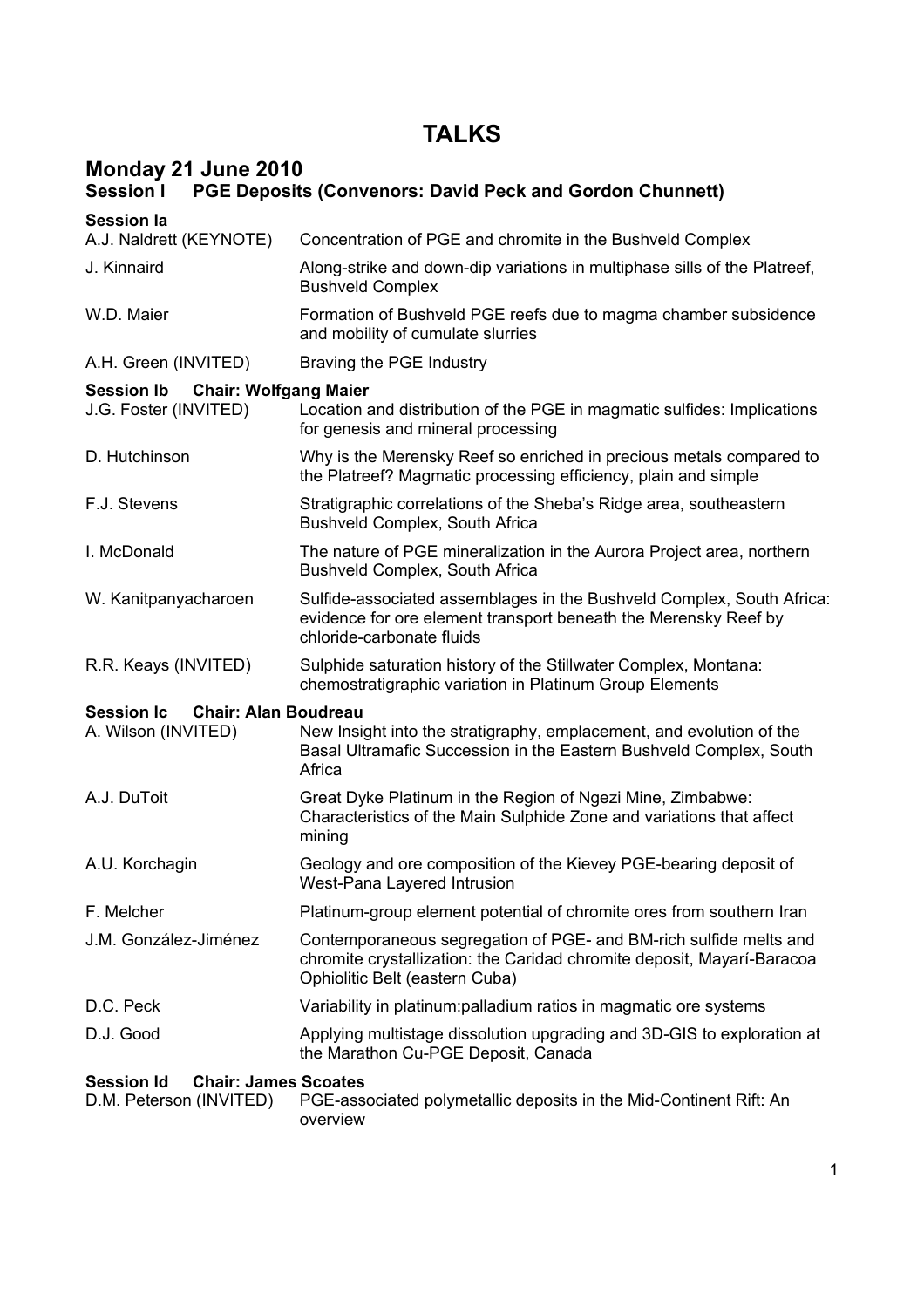| C.J. Wall            | Refining the precise age and duration of magmatism related to the<br><b>Stillwater Complex</b>                 |
|----------------------|----------------------------------------------------------------------------------------------------------------|
| V.R. Goodgame        | The Thunder Bay North Deposit: Chonolith-hosted Pt-Pd-Cu-Ni<br>mineralization related to the Midcontinent Rift |
| S.-J. Barnes         | Composition of the Lac des Iles magma and implications for the origin of<br>the ore                            |
| M.L.N. Djon          | Contrasting Pd-bearing phases from the mineralized zones of the Lac<br>des lles Complex, Ontario, Canada       |
| R.E. Ernst (INVITED) | Using large igneous provinces for mineral exploration                                                          |

### **Tuesday 22 June 2010**

#### **Session II Ni-Cu-(PGE) Deposits (Convenors: Michael Lesher & Peter Lightfoot)**

#### **Session IIa Chair: Steve Barnes**

| E.M. Ripley (KEYNOTE)                           | Recent advances and future directions in the study of magmatic Cu-Ni-<br>(PGE) deposits                                                                           |
|-------------------------------------------------|-------------------------------------------------------------------------------------------------------------------------------------------------------------------|
| X. Ding                                         | PGE systematics of the conduit-related Eagle Cu-Ni-(PGE) deposit,<br>Upper Michigan                                                                               |
| J.E. Mungall                                    | The Eagle's Nest komatiite-hosted Ni-Cu-PGE sulphide deposit in the<br>James Bay Lowlands, Ontario                                                                |
| M. Zhang                                        | Volatile composition and carbon isotope constraints on ore genesis of the<br>Jinchuan Cu-Ni Deposit, western China                                                |
| P.C. Lightfoot                                  | S-saturation history of Nain Plutonic Suite mafic intrusions: Origin of the<br>Voisey's Bay deposit, Labrador, Canada                                             |
| R. Piña                                         | Platinum-group element concentrations in pyrrhotite, pentlandite,<br>chalcopyrite, and pyrite from the Aguablanca Ni-Cu ore deposit (SW<br>Spain)                 |
| <b>Session IIb</b><br><b>Chair: Jim Mungall</b> |                                                                                                                                                                   |
|                                                 | C.F. Ferriera-Filho (INVITED) Geological and Petrological Constraints on the Origin of Brazilian Ni-Cu<br>Sulfide and PGE Deposits                                |
| S.M. Jowitt                                     | New Insights into the Geology and Mineral Potential of the West Raglan<br>Ni-Cu-PGE project, Cape Smith Fold Belt, Quebec                                         |
| G.J. Heggie                                     | The scale of mineralised Archaean komatiite systems: Vectoring in on<br>the Long-Victor deposit, Western Australia                                                |
| M.G. Houlé                                      | Localization of komatiite-associated Ni-Cu-(PGE) deposits in the Shaw<br>Dome, Abitibi greenstone belt, Superior Province                                         |
| S.J. Barnes                                     | Platinum-group elements and gold in highly deformed and<br>metamorphosed komatiite-hosted nickel deposits of the Lake Johnston<br>Greenstone Belt, Yilgarn Craton |
| S.-H. Yang                                      | The role of selective crustal contamination in the genesis of magmatic<br>sulfide deposits: a case study of the Jingbulake sulfide-bearing intrusion,<br>NW China |
| <b>Session Ilc</b><br><b>Chair: Chris Davis</b> |                                                                                                                                                                   |
| D.E. Ames (INVITED)                             | Minor element composition of Sudbury ores: Implications for source<br>contributions, genesis and exploration of Ni-Cu-PGE in diverse settings                     |
|                                                 |                                                                                                                                                                   |

| R.C. Stewart | Halogen geochemistry of footwall breccia and associated units of the |
|--------------|----------------------------------------------------------------------|
|              | main mass of the Sudbury Igneous Complex, Ontario                    |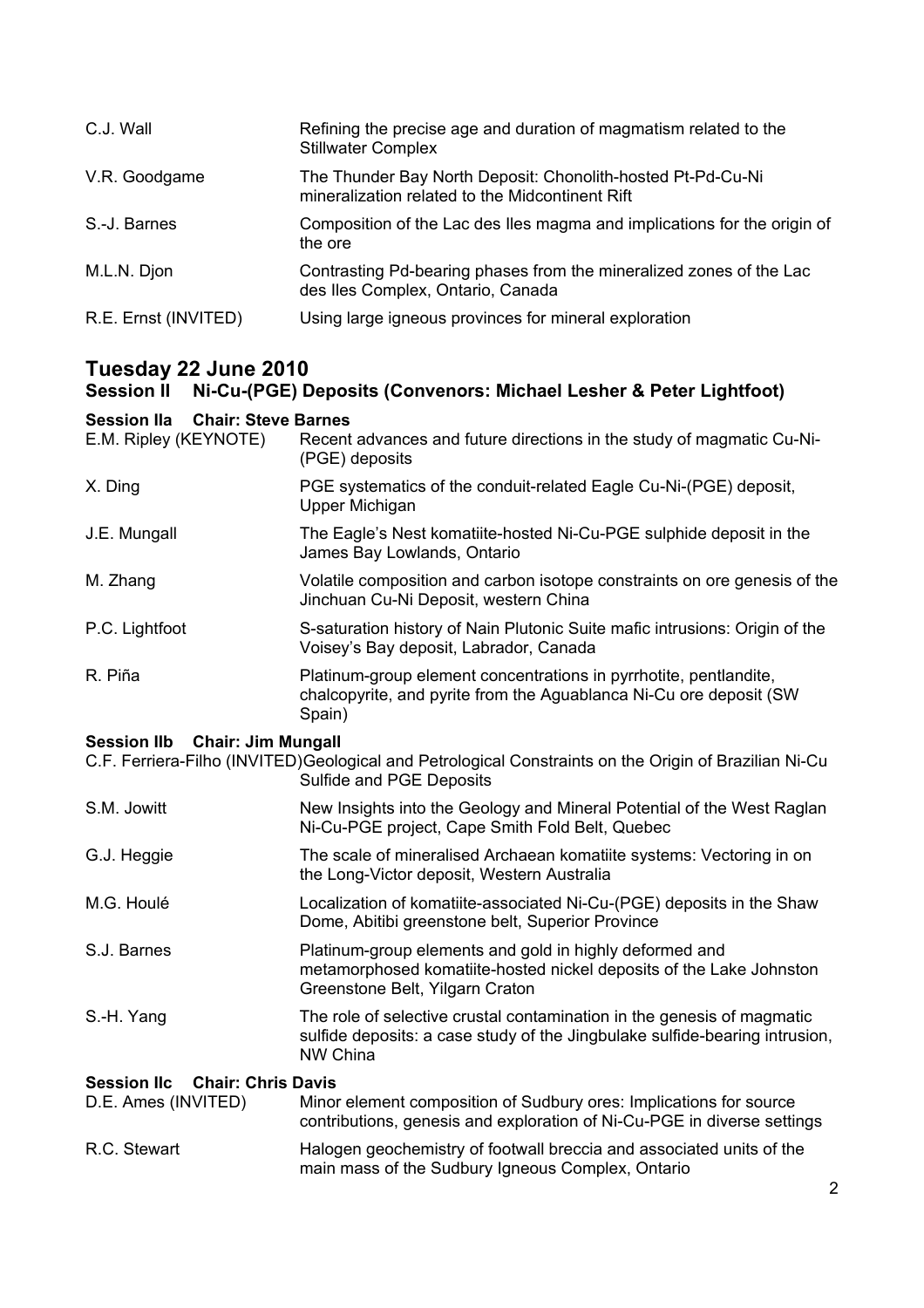| A.M. Gibson                                             | Contrasting styles of low sulphide high precious metal mineralisation in<br>the 148 and 109 FW zones: North and South Ranges of the Sudbury<br>Igneous Complex, Ontario, Canada                              |
|---------------------------------------------------------|--------------------------------------------------------------------------------------------------------------------------------------------------------------------------------------------------------------|
| A. Pentek                                               | The significance of partial melting in hydrothermal "low-sulfide"<br>mineralization within the contact aureole of the Sudbury Igneous<br>Complex, Ontario, Canada                                            |
| L. Hecht                                                | Genesis of PGE-rich sulfide mineralization in Offset dikes of the Sudbury<br><b>Impact Structure</b>                                                                                                         |
| M.C. Stewart                                            | Diversity in Platinum Group Element (PGE) Mineralization at Sudbury:<br>New Discoveries and Process Controls                                                                                                 |
| G. Tuba                                                 | Distinguishing hydrothermal assemblages associated with and post-<br>dating 'low-sulfide' Cu-Ni-PGE mineralization in the footwall of the<br>Sudbury Igneous Complex: a possible tool in mineral exploration |
| <b>Chair: Reid Keays</b><br><b>Session IId</b><br>C. Li | The Early-Permian Kalatongke Cu-Ni Deposit in the Paleozoic Chinese<br>Altay Orogenic Belt: Ore Genesis and Tectonic Setting                                                                                 |
| N.A. Krivolutskaya                                      | Maslovskoe deposit as a new important PGE-Cu-Ni source in the Noril'sk<br>region (Siberia, Russia)                                                                                                           |
| V. Kalugin                                              | Two-stage formation of the Oktyabrsky sulfide orebody, Noril'sk:<br>evidence from vertical chemical zonation                                                                                                 |
| Y.V. Nazimova                                           | Geology and PGE mineralisation of the Main Ridge intrusions in<br>Monchegorsk district, Baltic Shield                                                                                                        |
| A.V. Lygin                                              | A new style of Ni-mineralization resulting from the interaction of<br>ultramafic rocks with hydrothermal fluids derived from granites: Avebury<br>Ni-deposit, Western Tasmania                               |
| X.-R. Luo                                               | Geoelectrochemical Anomaly, Mechanism and Exploration of Copper<br>and Nickel Deposit, Hongqiling, Jilin, China                                                                                              |

### **Wednesday 23 June 2010**

#### **Session III Geochemistry of Chalcophile and Siderophile Elements (Convenors: Sarah-Jane Barnes & James Brenan**

#### **Session IIIa**

| Session IIIb Chair: Hazel Prichard |                                                                                                                                             |
|------------------------------------|---------------------------------------------------------------------------------------------------------------------------------------------|
| J.-F. Gao                          | PGE and Re-Os isotope geochemistry of the Kalatongke Cu-Ni sulfide deposit,<br>NW China                                                     |
| Y. Yang                            | Siderophile elemental constraints on sulfide-saturated fractionation of the<br>Cenozoic basalts and andesites in the South China Sea region |
| V.S. Kamenetsky                    | Primary melts of Emeishan and Karoo flood basalts: Linking Ni potential<br>of the magmas and their mantle sources                           |
| N.R. Bennett                       | Metal-silicate partitioning of rhenium: Implications for terrestrial accretion                                                              |
| H. Becker                          | Melting and refertilization of peridotites: what are the implications for the<br>HSE budget of the Earth's mantle?                          |
| J.-P. Lorand (KEYNOTE)             | Geochemistry of platinum-group elements in the mantle: What do<br>peridotites tell us?                                                      |

| P.J. Jugo (INVITED) | Exponential increase of sulfur content at sulfide saturation with     |
|---------------------|-----------------------------------------------------------------------|
|                     | increasing oxygen fugacity: implications for Cu-Ni-PGE mineralization |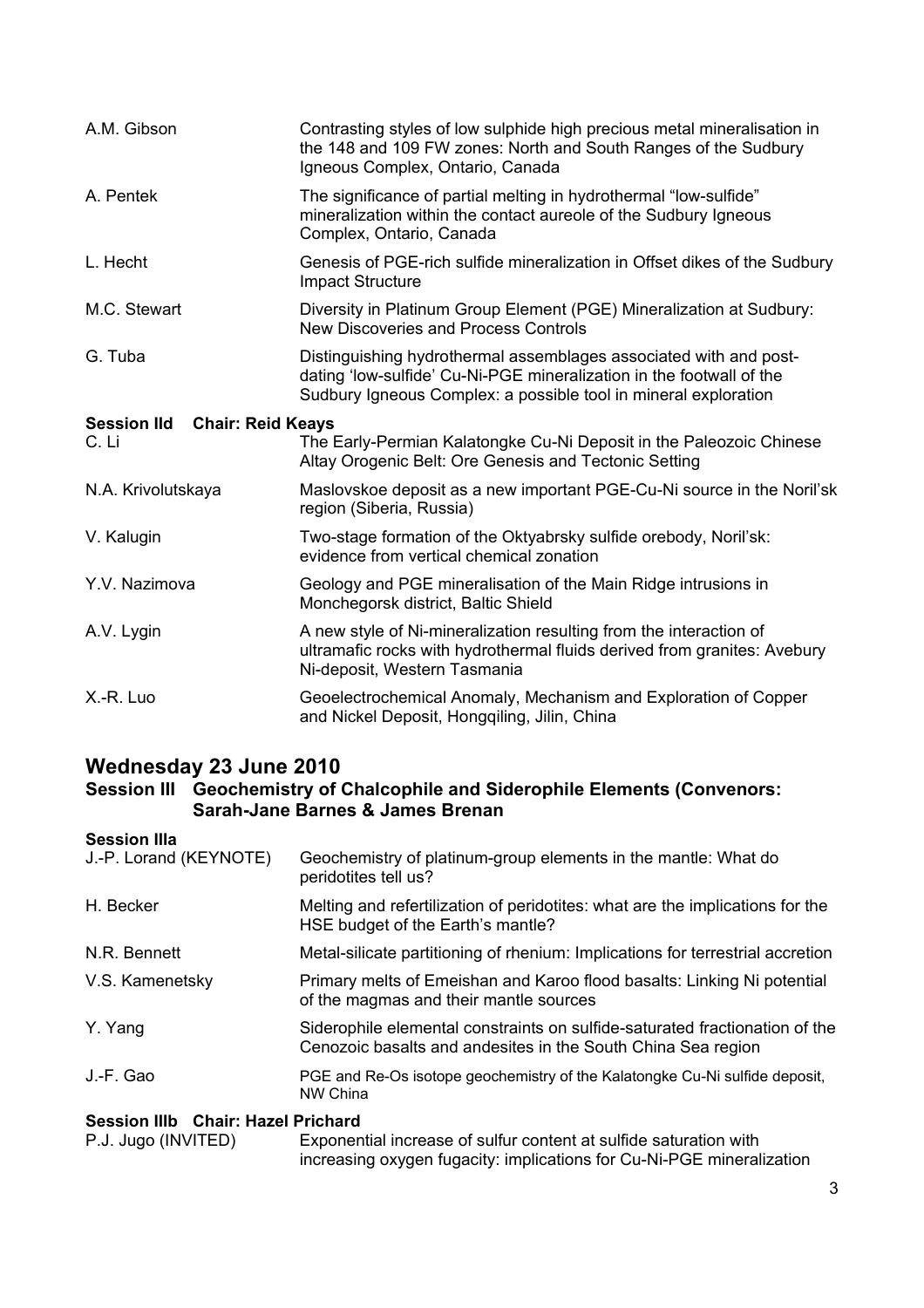| The Sigueiros Transform Fault MORB; A tale of sulfur-saturation                                                                                        |
|--------------------------------------------------------------------------------------------------------------------------------------------------------|
| Modeling sulphide solubility in MORB glasses and OI cumulate piles: the<br>opposite effect of NiO vs FeO in the melt                                   |
| Formation of Magmatic Sulfide Deposits in Arcs by Reduction of<br><b>Oxidized Basalt</b>                                                               |
| The effect of FeO on the sulfur content at sulfide saturation (SCSS): A<br>comparison between sulfur and selenium                                      |
| Behaviour of Chalcophile and Highly Siderophile Elements (Au, PGE,<br>Re) in volcanic gases of Kudriavy volcano (Kuriles)                              |
| <b>Session IIIc Chair: Harry Becker</b>                                                                                                                |
| High-resolution X-ray computed tomography: a new technique to<br>illuminate platinum ores                                                              |
| Platinum-group elements and chalcophile elements content in sulphide<br>droplets from MORB glass                                                       |
| Platinum-group element (PGE)-bearing pyrites in pyrrhotite-rich sulfides<br>from McCreedy and Creighton Ni-Cu-PGE sulfide deposits, Sudbury,<br>Canada |
| Redistribution in the surface environment of Pt, Pd and Rh from road<br>dust                                                                           |
| Nature of mantle sources of magmatic sulfides mineralized intrusions in<br>Palaezoic convergent zones, Xinjiang, NW China                              |
| The effects of fO2, CI, and S on the geochemical behavior of Au in<br>andesitic and rhyodacitic magmas                                                 |
| The role of CI on the formation Pt micronuggets in experiments with<br>hydrous haplobasalt: applications to ore-forming processes                      |
| <b>Session IIId Chair: Jacob Hanley</b>                                                                                                                |
| Platinum-group element geochemistry of mineralized and non-<br>mineralized komatiites and basalts                                                      |
| Dating platinum mineralisation using the 190Pt-186Os system: examples<br>from the Bushveld Complex, RSA and the Meratus ophiolite, Borneo              |
| The role of chromite crystallization on the PGE geochemistry of mafic<br>magmas                                                                        |
| Trace element geochemistry of chromite as a pathfinder for anomalous<br>PGE concentrations in the Al'Ays ophiolite                                     |
| Heterogeneity of chromium spinels of the Merensky Reef as the<br>evidence of their origin, Bushveld Complex, South Africa                              |
| Chrome and PGE behaviour from the Kemi Intrusion, Finland:<br>geochemical and Sm-Nd isotopic implications                                              |
|                                                                                                                                                        |

### **Thursday 24 June 2010**

**Session IV PGE Mineralogy and Beneficiation (Convenors: Michelle Huminicki & Paul Sylvester)** 

#### **Session IVa**

| L.J. Cabri (KEYNOTE) | Process mineralogy in the Pt industry and future trends |
|----------------------|---------------------------------------------------------|
|----------------------|---------------------------------------------------------|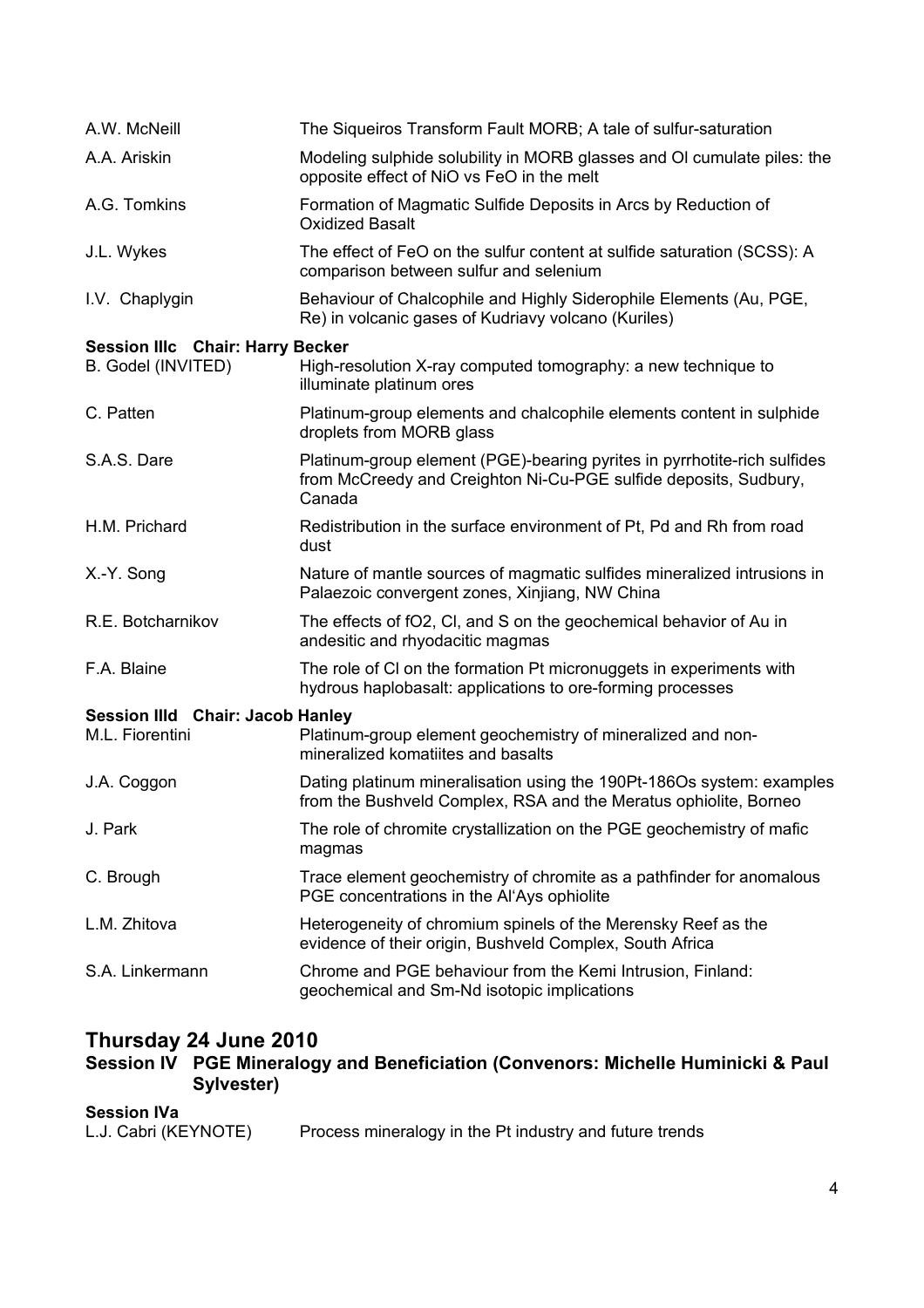| C.C. Hamilton (INVITED) | Process Mineralogy in the Pt Industry: An Evolution in Data Presentation,<br>Interpretation and Added-Value, from the 1980's to Present Day |
|-------------------------|---------------------------------------------------------------------------------------------------------------------------------------------|
| T.L. Evstigneeva        | The "Non-Stoichiometry" of Platinum Group Minerals                                                                                          |
| M. Escayola             | Geochemistry and mineralogy of PPGE rich Middle Arm Brook<br>chromitites (Newfoundland, Canada)                                             |
| I. Uysal                | Cr-PGE mineralization in the Turkish ophiolites: The state of the art                                                                       |
| T.L. Grokhovskaya       | PGE distribution and PGM assemblages in low-sulfide PGE deposits of<br>the Paleoproterozoic Monchegorsk Complex, Kola Peninsula, Russia     |
| <b>Session IVb</b>      |                                                                                                                                             |
| F.D. Ford (INVITED)     | Process mineralogy of Sudbury platinum group minerals as determined<br>by mineral liberation analyzer                                       |
| I.M. Kjarsgaard         | Ore mineralogy of Cu-Ni-PGE deposits in the North Range footwall<br>environment, Sudbury, Canada.                                           |
| M.A. Kelvin             | Characterization of PGE occurrences in the Ovoid of the Voisey's Bay<br>Ni-Cu-Co Deposit, Labrador, with applications to mineral processing |
| M. Yudovskaya           | Facies variability of PGE mineralization in Platreef chromitites                                                                            |
| J.C.Ø. Andersen         | Platinum-group minerals in the Craignure Cu-Ni-sulfide deposit, Scotland                                                                    |
| D.A. Holwell            | Marginal Cu-Au-PGE mineralization in the newly discovered Togeda<br>Macrodyke, Kangerlussuag region, east Greenland                         |

## **POSTER PRESENTATIONS**

#### **PGE Deposits**

| Geochemistry of the Blackbird Chromite Deposit, McFauld's Lake, Ontario                                                                          |
|--------------------------------------------------------------------------------------------------------------------------------------------------|
| Micro-analysis of early magmatic Fe(Ni,Cu) sulphide inclusions in the Platreef,<br>Northern Bushveld Complex, South Africa                       |
| The Rometölväs Reef of the Koillismaa Intrusion                                                                                                  |
| Distribution of Platinum Group Elements in the Hinterland's Ebay claim, central part<br>of the Bell River Complex, Matagami, Quebec, Canada.     |
| Platinum group element mineralization in the River Valley Intrusion, Ontario,<br>Canada: Characterization and Effects of Water-Rock Interaction  |
| Characterization of High-PGE Low-Sulphur Mineralization at the Marathon PGE-Cu<br>Deposit, Ontario                                               |
| <b>Ni-Cu-(PGE) Deposits</b>                                                                                                                      |
| Metal dispersion halo surrounding the Kabanga North Ni-Cu-Co deposit, Western<br>Tanzania                                                        |
| Abundances and distributions of platinum group elements of Segment I, the<br>Jinchuan Ni-Cu-(PGE) deposit, NW China: Implication for its genesis |
|                                                                                                                                                  |

- R. M. Easton New geological developments related to the Paleoproterozoic East Bull Lake intrusive suite, Superior and Southern Provinces, Ontario, Canada
- P. Hu The Permian Huangshanxi Cu-Ni deposit in western China: Magma evolution and ore genesis
- R. Latypov Was the parental magma of the Sudbury Igneous Complex really superheated?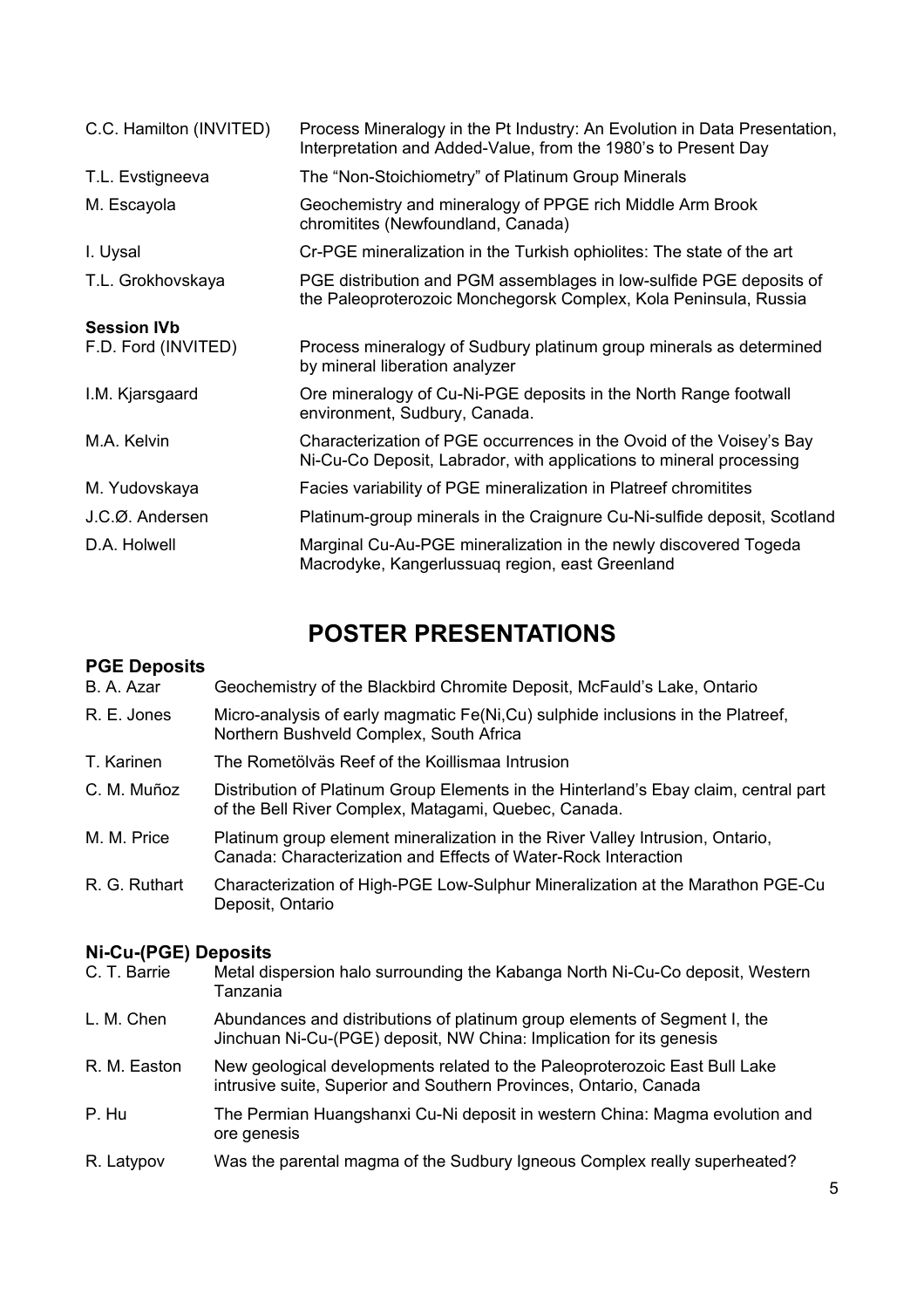|                 | A. Laverenchuk The Sudbury Igneous Complex, Canada: Numerical modeling confirms fractionation<br>of a single parental magma                                                                                                          |
|-----------------|--------------------------------------------------------------------------------------------------------------------------------------------------------------------------------------------------------------------------------------|
| M. Munteanu     | Distribution and significance of the PGE contents in the Lengshuiqing Ni-Cu deposit,<br>Sichuan, SW China                                                                                                                            |
| I. R. Prokopyev | Mineralogical and geochemical characteristics of the Maksut copper-nickel deposit<br>(Eastern Kazakhstan)                                                                                                                            |
|                 | T. M. Ramadan Cu-Ni-PGE Mineralization in the Arabian-Nubian Shield, South Eastern Desert,<br>Egypt, Using Remote Sensing Approach                                                                                                   |
| J. S. Scoates   | Recent progress in determining the precise age of ultramafic sills and mafic dikes<br>associated with mineralization in the Thompson Nickel Belt, Manitoba, Canada                                                                   |
| K. Shindo       | Ni-Cu mineralization with the Oshirabetsu gabbroic complex in the Hidaka<br>metamorphic belt, Hokkaido, Japan                                                                                                                        |
|                 | S. F. Sluzhenikin Gold and silver in ores of the Norilsk region                                                                                                                                                                      |
| A. E. Stout     | Genesis of the McCreedy East Ni-Cu-PGE contact-footwall ore system, Sudbury,<br>Ontario                                                                                                                                              |
| S. Su           | The origin and evolution of the Wengeqi mafic-ultramafic complex and PGE<br>mineralization, Guyang County, Inner Mongolia, China                                                                                                     |
| C. J. White     | Low-sulphide PGE-Cu-Ni mineralization of the Sudbury Igneous Complex, Canada                                                                                                                                                         |
| N. Zeng         | Petrologic and geochemical studies of ultramafic and mafic intrusions in southern<br>part of Jinchuan, Gansu, China                                                                                                                  |
| A. Beyanu       | <b>Geochemistry of Chalcophile and Siderophile Elements</b><br>Behaviour of Au-PGE in amphibolites and their weathered equivalents in the NW<br>border of the Congo Craton (South-Cameroon)                                          |
| L. A. Bardeggia | Laser ablation ICP-MS element distribution maps as a tool to unravel the spatial<br>distribution and chemical association of highly siderophile elements in sulfide<br>assemblages: Examples from the Merensky Reef and the J-M Reef |
| J. M. Brenan    | An experimental study of spinel- and chromite-melt partitioning of platinum group<br>elements                                                                                                                                        |
| T. Ciborowski   | Internal anatomy of the dissected ~2.5-2.45Ga Matachewan-East Bull Lake and<br>Mistassini large igneous provinces: Geochemical and tectonic implications for<br>petrogenesis and economic mineralisation                             |
| D. M. Evans     | Large-scale platinum-palladium enrichment of the mantle-crust transitional zone in<br>the Nkenja mafic-ultramafic body, Tanzania                                                                                                     |
| C. Galdames     | Platinum-group elements in ultramafic rocks from La Cabaña area, Coastal<br>Cordillera of South-Central Chile                                                                                                                        |
| S. Goderis      | Detection and identification of projectile traces in a terrestrial impact structure using<br>platinum group element ratios                                                                                                           |
| R. S. Hiebert   | Multiple sulfur isotopes: a new tool for identification of sulfur source in magmatic<br>sulfide deposits                                                                                                                             |
| N. Leawood      | Determination of PGE in sulfide ore deposits by isotope dilution-inductively coupled<br>plasma mass spectrometry using hydrogen in collision reaction interface                                                                      |
| P. Page         | Chromite does not control IPGE (Os, Ir, Ru)                                                                                                                                                                                          |
| H. M. Prichard  | Redistribution in the surface environment of Pt, Pd and Rh from road dust                                                                                                                                                            |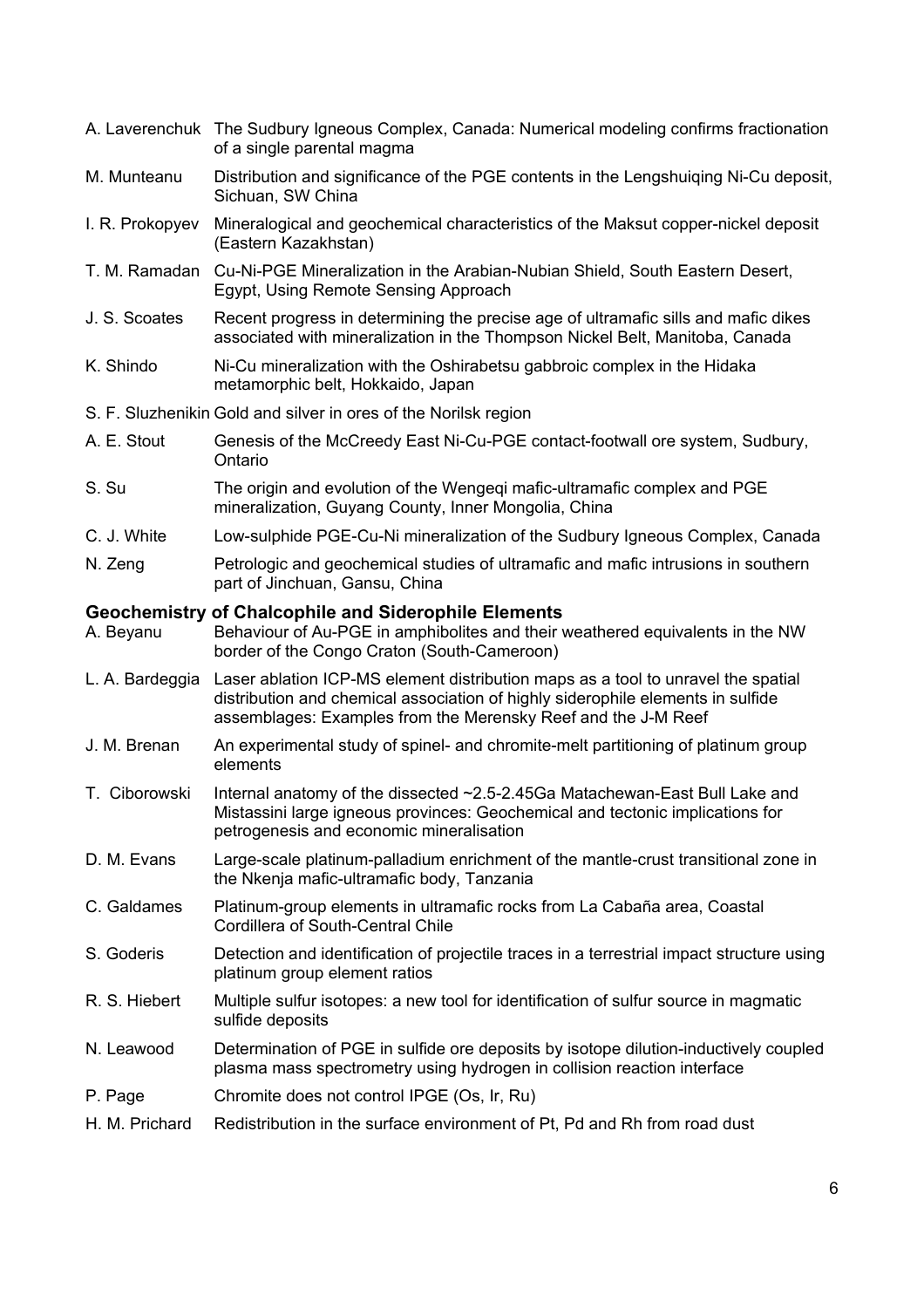- E. V. Pushkarev Primary magmatic and secondary postmagmatic compositional trends of chromian spinel from dunite of Uralian-Alaskan type complexes
- M. Queffurus The use of S/Se ratios in magmatic Ni-Cu-PGE sulfide deposits
- E. V. Sharkov PGE-Cu-Ni ore deposits in large igneous provinces: Why are they so rare? Evidence for Northern Eurasia
- S.-Y. Yu Effects of melt percolation on the Re-Os systematics of continental mantle lithosphere: A case study of spinel peridotite xenoliths from Yong'an, NE China

#### **PGE Mineralogy and Beneficiation**

| H. R. Barrueto | Main features of the Pt-Pd chromitite-type ore deposit, Tróia Unit, Cruzeta Complex,<br>NE Brazil: insights provided by microscopic and chemical approaches                            |
|----------------|----------------------------------------------------------------------------------------------------------------------------------------------------------------------------------------|
| A. Culaj       | Mineralogy of the platinum group elements in the chrome mines in Albania                                                                                                               |
| M. L. Dora     | Ni-Cu-PGE mineralisation in the mafic-ultramafic rocks of western part of Bastar<br>Craton, Central India and their petrogenesis                                                       |
|                | B. I. Gongalskiy Platinum mineralization in the titanomagnetite and sulfide ores of the Chineyskiy<br>Layered Massif, Northern Transbaikalia, Russia                                   |
| R. J. Kaukonen | Mineralogical investigations of small scale beneficiation tests of some sulfide-poor<br><b>PGE</b> occurrences                                                                         |
| H. Kozlu       | Geochemistry of the platinum-group minerals (PGM) in the chromitites from Elbistan-<br>Berit mantle/transition zone and Kızıldağ (Hatay) Ophiolite, SE-S Turkey                        |
| H. Miettunen   | The method for PGM synthesis                                                                                                                                                           |
| V. Mitkin      | Application of fluoroxidants for arbitration analyses of persistent PGE-bearing<br>chromites, sulfides, carbonaceous rocks and tailing materials from exploration<br>deposits (Review) |
| T. Oberthuer   | Advances in the study of platinum mineralization by combining novel and classic<br>mineralogical and geochemical methods                                                               |
| A. V. Okrugin  | Origin of platinum-group minerals from dispersed elements to nuggets in mafic-<br>ultramafic intrusive rocks.                                                                          |
|                | L. Perevozchikov Platinum group elements in sulfide bearing black shale ores, process materials and<br>enrichment tailings from Zun-Kholba gold deposits (Russia)                      |
| S. V. Petrov   | Applied PGE mineralogy and ore beneficiation of the Galmoenan deposit, Northern<br>Kamchatka                                                                                           |
| J. A. Proenza  | Platinum group minerals in the saprolitic horizon of Falcondo Ni-laterite deposits,<br>Dominican Republic                                                                              |
| P. V. Raju     | Using Magnetite as an Indicator Mineral, Step 1: Calibration of LA-ICP-MS                                                                                                              |
| M. Satya       | PGE Mineralization in the late Archaean Sittampundi Layered Complex, Southern<br>India                                                                                                 |
| N. D. Tolstykh | Platinum lode deposits in the Galmoenanskiy and Svetloborskiy massifs (Ural-<br>Alaskan type)                                                                                          |
| F. Zaccarini   | Unusual PGE-rich chromitite in the "Butyrin-veins" of the Kytlym Ural-Alaskan<br>complex, Northern Urals                                                                               |
|                |                                                                                                                                                                                        |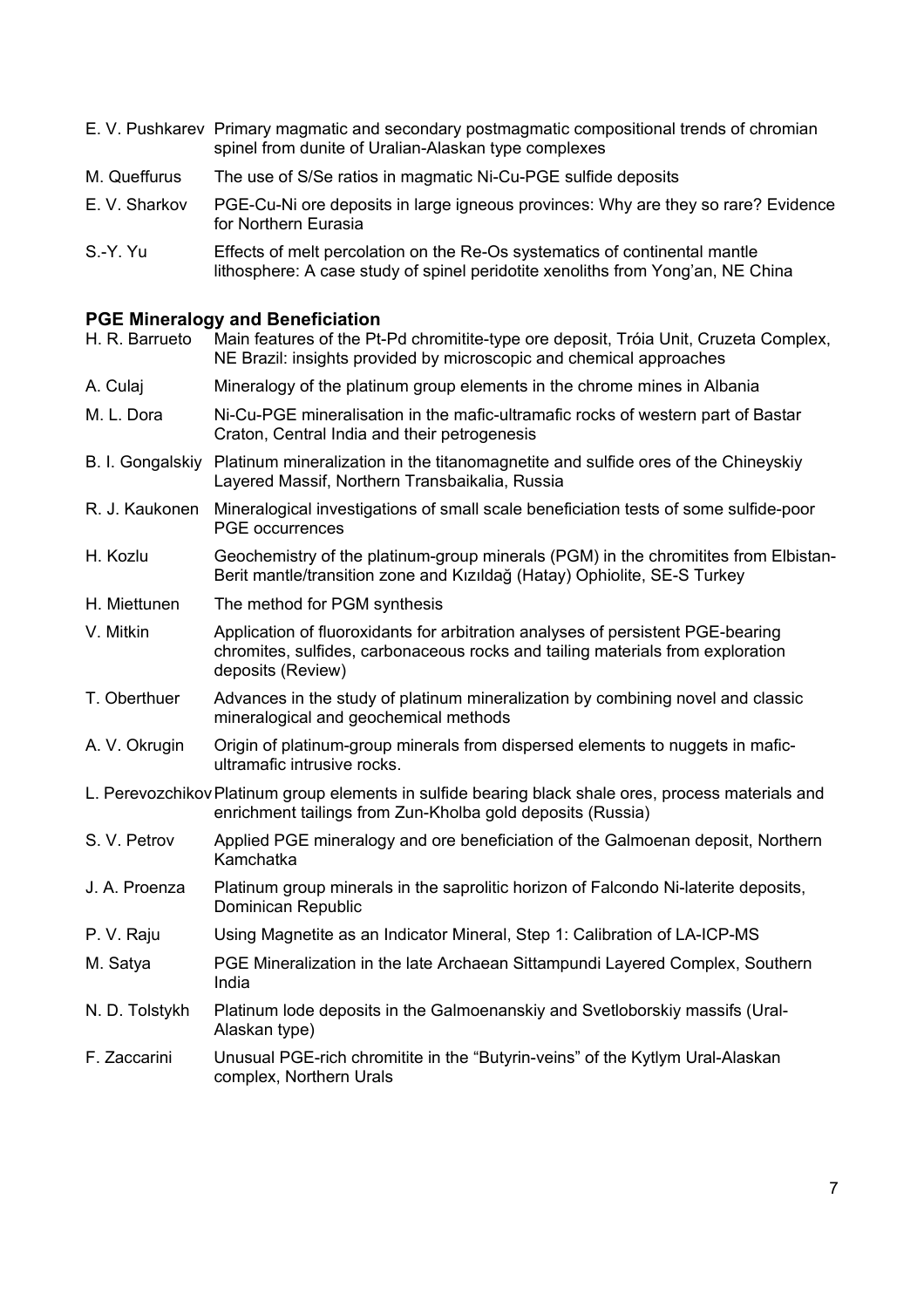## **Core Displays**

The following companies had cores on display outside Alumni Hall on Monday, Tuesday, and Wednesday during coffee breaks and the poster sessions:

Duluth Metals Ltd. Magma Metals Ltd. Marathon PGM Corporation Noront Resources Ltd. North American Palladium Ltd. Peck Geoscience QuadraFNX Mining Ltd. Wallbridge Mining Company Ltd. Xstrata Nickel

## **Exhibits**

The following sponsors had exhibits on display in the Fraser Auditorium Lobby on Monday, Tuesday, and Wednesday:

Mineral Exploration Research Centre Mineralogical Association of Canada Society of Economic Geologists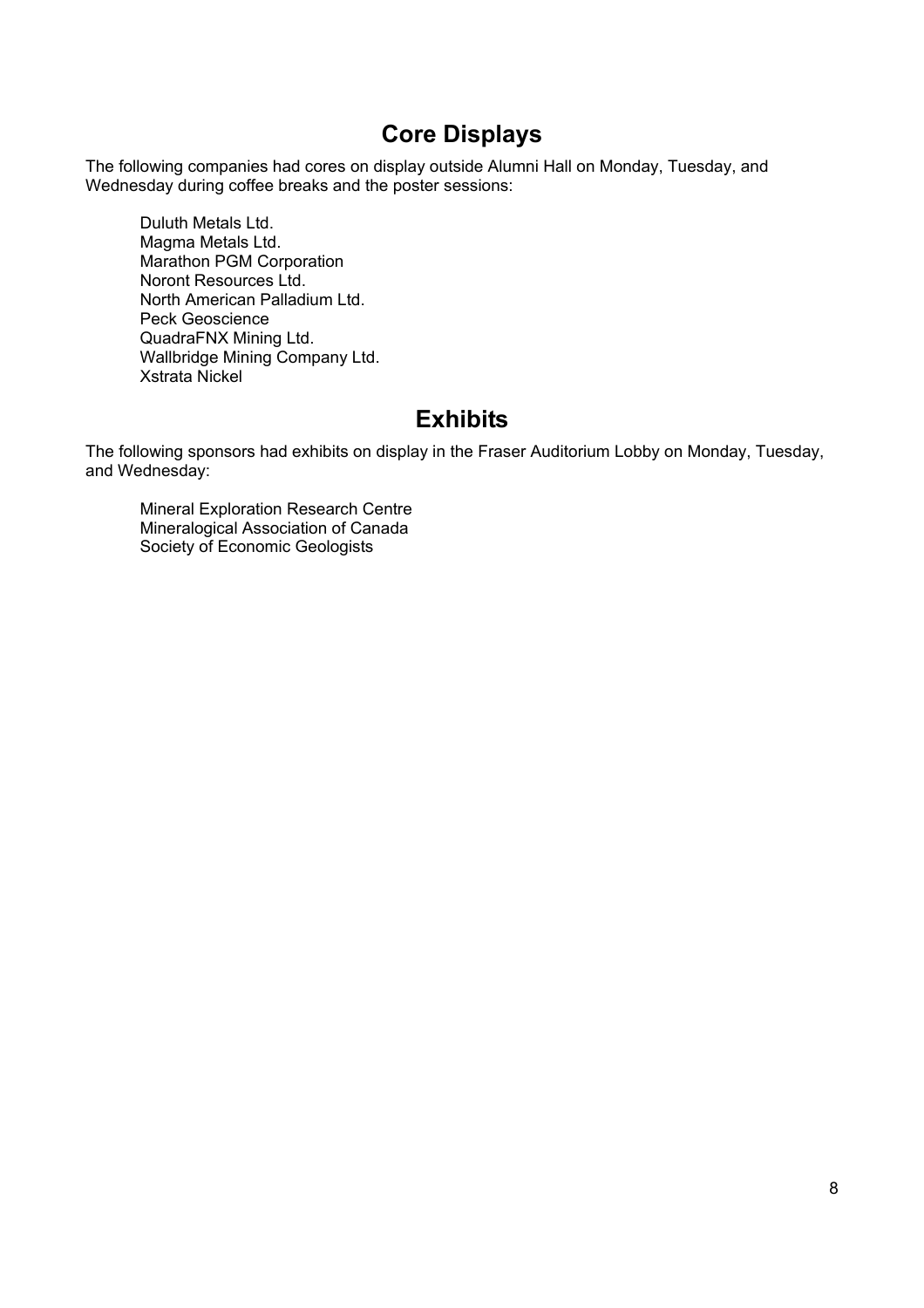# **LOCAL ORGANIZING COMMITTEE**

| Chairman                   | Prof. Michael Lesher (Laurentian University)                                                                                                                                                                                                                                                                                                                                                                                                                                                                                                                 |
|----------------------------|--------------------------------------------------------------------------------------------------------------------------------------------------------------------------------------------------------------------------------------------------------------------------------------------------------------------------------------------------------------------------------------------------------------------------------------------------------------------------------------------------------------------------------------------------------------|
| <b>Treasurer</b>           | Edward Debicki (Geoscience Laboratories)                                                                                                                                                                                                                                                                                                                                                                                                                                                                                                                     |
| <b>Abstracts</b>           | Dr. Pedro Jugo (Laurentian University)<br>Dr. James Mungall (University of Toronto)<br>Heather Brown (Ontario Geological Survey)                                                                                                                                                                                                                                                                                                                                                                                                                             |
| <b>Poster Displays</b>     | Nicole Tardif (Laurentian University)                                                                                                                                                                                                                                                                                                                                                                                                                                                                                                                        |
| <b>Field Trips</b>         | Dr. Michael Easton (Ontario Geological Survey)<br>David King (QuadraFNX Mining)                                                                                                                                                                                                                                                                                                                                                                                                                                                                              |
| <b>Core Displays</b>       | David King (QuadraFNX Mining)                                                                                                                                                                                                                                                                                                                                                                                                                                                                                                                                |
| <b>Registration</b>        | Merilla Clement (Geoscience Laboratories)                                                                                                                                                                                                                                                                                                                                                                                                                                                                                                                    |
| Website                    | Jennie Byron (Laurentian University)                                                                                                                                                                                                                                                                                                                                                                                                                                                                                                                         |
| <b>Transportation</b>      | Dr. Phil Thurston (Laurentian University)                                                                                                                                                                                                                                                                                                                                                                                                                                                                                                                    |
| <b>Catering</b>            | Ruth Debicki (Ontario Geological Survey)                                                                                                                                                                                                                                                                                                                                                                                                                                                                                                                     |
| <b>Accommodation</b>       | Dr. Bruno Lafrance (Laurentian University)                                                                                                                                                                                                                                                                                                                                                                                                                                                                                                                   |
| <b>Facilities</b>          | Dr. Douglas Tinkham (Laurentian University)                                                                                                                                                                                                                                                                                                                                                                                                                                                                                                                  |
| <b>Guest Program</b>       | Olga Brinkman, Juliet McDonald, and Lynda James                                                                                                                                                                                                                                                                                                                                                                                                                                                                                                              |
| Photographer               | <b>Beatrice Ulrich</b>                                                                                                                                                                                                                                                                                                                                                                                                                                                                                                                                       |
| <b>Session Organizers</b>  | Prof. Sarah-Jane Barnes (Université du Québec à Chicoutimi), Dr. James<br>Brenan (University of Toronto), Dr. Gordon Chunnett (Consultant), Dr.<br>Michelle Huminicki (Brandon University), Prof. Michael Lesher (Laurentian<br>University), Dr. Peter Lightfoot (Vale), Dr. David Peck (Consultant), and Dr.<br>Paul Sylvester (Memorial University)                                                                                                                                                                                                        |
| <b>Workshop Leaders</b>    | Dr. Stephen Barnes (CSIRO) and Dr. Marco Fiorentini (University of Western<br>Australia), Dr. James Mungall (University of Toronto), and Dr. James Miller<br>(University of Minnesota-Duluth) and Dr. James Scoates (University of British<br>Columbia)                                                                                                                                                                                                                                                                                                      |
| <b>Surface Field Trips</b> | Brian Atkinson, Dr. Michael Easton, Sonia Préfontaine, and Mark Smyk<br>(Ontario Geological Survey), Dr. Paul Golightly (Golightly Geoscience), Dr.<br>Jacob Hanley (St. Mary's University), Dr. Michel Houlé (Geological Survey of<br>Canada), Dr. Richard James (Laurentian University), Dr. Scott Jobin-Bevans<br>(Caracle Creek International Consulting), Dr. James Miller (University of<br>Minnesota-Duluth), Edward Pattison (Wallbridge Mining Company Ltd.), Dr.<br>Richard Sutcliffe (Ursa Major Minerals Inc.), Dr. Walter Peredery (Consultant) |
| <b>Underground Trips</b>   | Steve Dunlop, Steven Gregory, and Renée Parry (Levack Mine); Roger<br>Lichty, Mynyr Hoxha, and Thomas Maxwell (McCreedy West Mine); Judd Fee<br>and Chelsey Protulipac (Podlosky Mine)                                                                                                                                                                                                                                                                                                                                                                       |
| <b>Laboratory Tours</b>    | Bob Anderson and Pavel Vasak (MIRARCo), Ed Debicki and Marcus<br>Burnham (Geoscience Laboratories), Prof. Balz Kamber (Laurentian<br>University), and Lori Kormos (Xstrata Process Support)                                                                                                                                                                                                                                                                                                                                                                  |
| <b>Advisory Committee</b>  | Paul Davis (First Nickel Inc.), Sergei Diakov (BHP-Billiton), Dr. Catharine<br>Farrow (QuadraFNX Mining), Nic Fenner (Xstrata Nickel), and Dr. Andy Fyon<br>(Ontario Geological Survey)                                                                                                                                                                                                                                                                                                                                                                      |